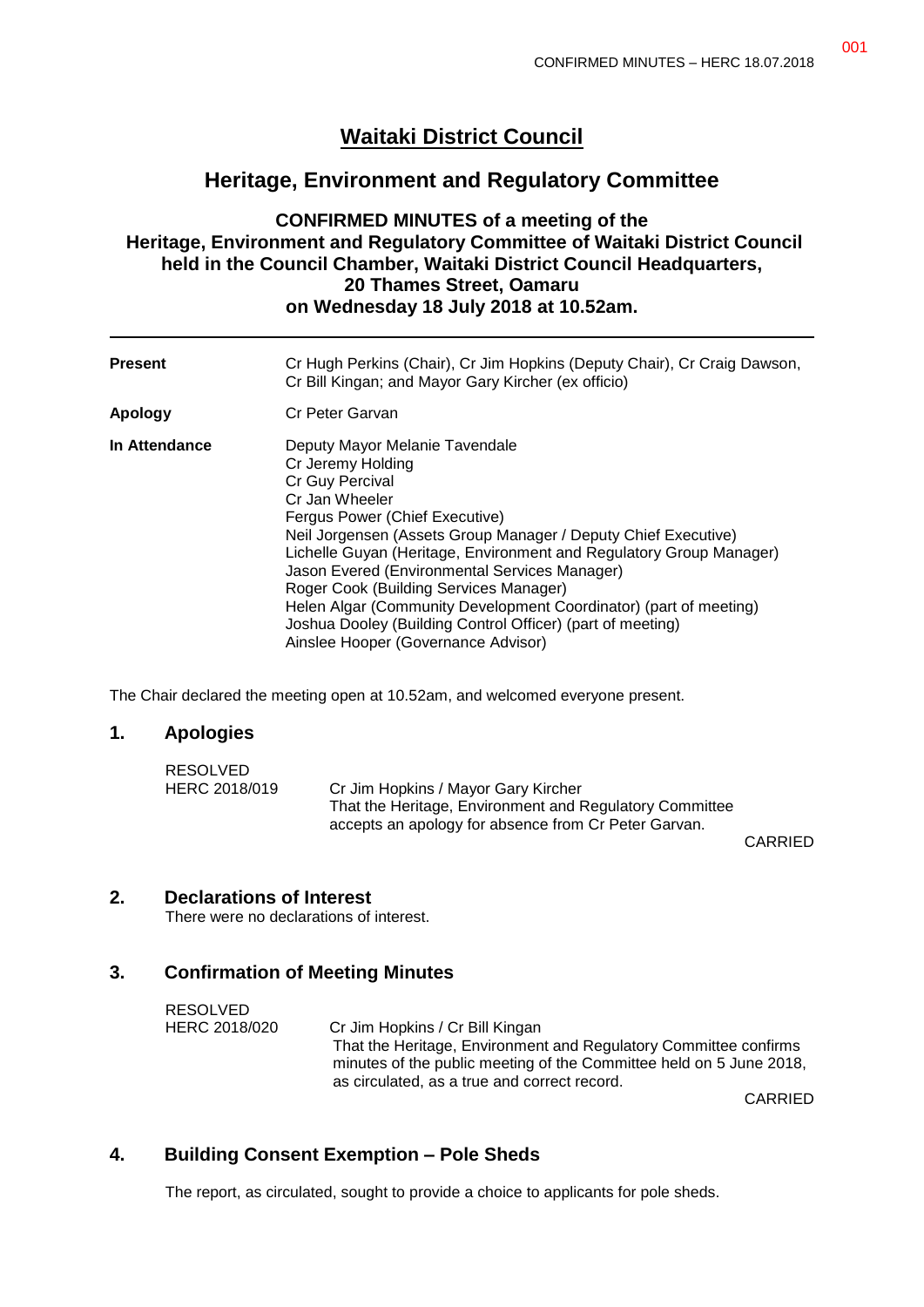Councillors discussed issues associated with change of use; reputational risk; legal status of sheds that have not been gazetted; and the size of sheds and related resource consent matters.

Building Control Manager Roger Cook advised that, at this time, the general feeling from builders was that any reduction in the process steps will be seen as "good" and heading in the right direction.

It was also confirmed that, once exemptions had been approved, the owner of the structure was responsible for building it.

One Councillor highlighted that the proposed process gave customers a "choice", and that was a sensible move.

RESOLVED HERC 2018/021 Cr Jim Hopkins / Cr Craig Dawson That the Heritage, Environment and Regulatory Committee recommends: That Council approves a general discretionary exemption for pole sheds, to commence from 1 September 2018. CARRIED

#### **5. District Licensing Committee Activity Report (January – June 2018)**

The memorandum, as circulated, sought to inform the Committee about the activities of the District Licensing Committee (DLC) for the period 1 January to 30 June 2018. The report will be provided six monthly.

RESOLVED HERC 2018/022 Cr Jim Hopkins / Cr Craig Dawson That the Heritage, Environment and Regulatory Committee receives and notes the information.

CARRIED

#### **6. Heritage, Environment and Regulatory Group Activity Report for the period 29 May to 2 July 2018**

The memorandum, as circulated, sought to inform the Committee about the activities of the Heritage, Environment and Regulatory Group during the reporting period.

Group Manager Lichelle Guyan spoke to the report, and the following points were highlighted / clarified during discussion on its contents:

Council had moved to a 15 working day timeframe for processing within the Regulatory Unit. Officers were doing all they could to manage service levels to the **statutory timeframes**, because to do otherwise could affect Council's accreditation.

With regard to the **Mental Health meeting** in May, Community Development Coordinator Helen Algar advised, when asked, that the meeting had identified gaps with resourcing (noting that mental health providers are under-resourced across the country), early intervention, the funding model, and having somewhere for people to get respite. The highlights had been the presentations; and the team's efforts to send a clear message to the panel and in response feel that the panel had a high regard for what is being done in Waitaki. Mrs Guyan acknowledged that Safer Waitaki Health had been identified as a unique model not seen elsewhere in the country, and was 'working well'. She added her congratulations to Mrs Algar and her team for all that they were doing in the community.

A request was made to provide more information about the outcomes of meetings, or future directions that were agreed by participants.

#### **ACTION POINT: Community Development Coordinator**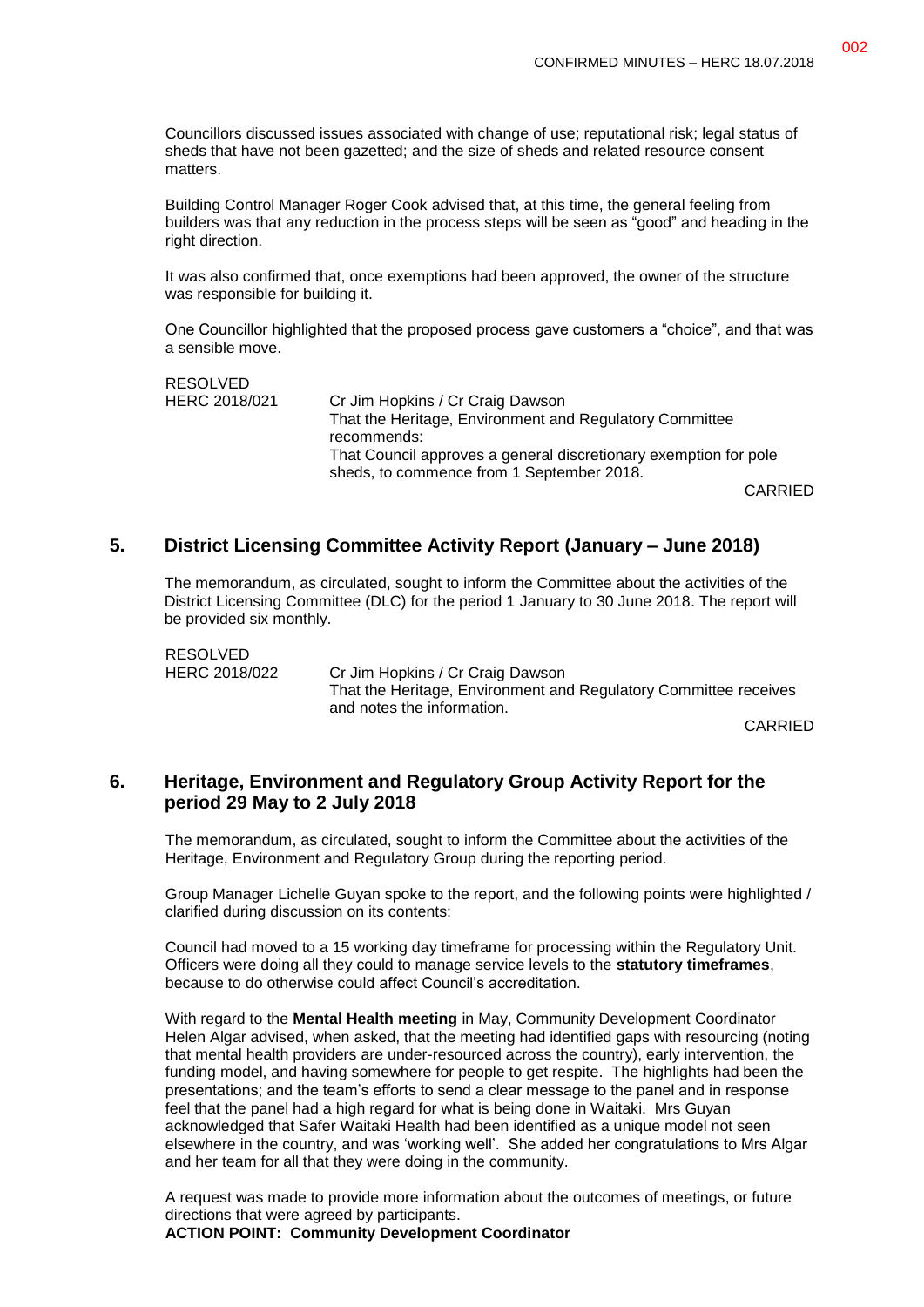Driving fatigue was being addressed by the **Waitaki Road Safe** programme. This was undertaken four times a year, with around 200 vehicles stopped each time. The team included members of the Police, Students Against Dangerous Driving, St John, AA, community organisations, as well as the Safer Waitaki team.

Mrs Algar confirmed that she was a member of the **Alliance South Mental Health** regional network as Chair of the local one.

With regard to the **CCC project**, Mrs Guyan confirmed that Council's statutory requirement was to make a decision – either to issue the consent or make a decision to refuse it. From Council's perspective, the case was closed once the decision was taken. It is up to the applicants to reinitiate or re-engage with Council to obtain a consent if it was refused a first time. Senior staff have been looking into the CCC project list, and letters would be sent to each person soon giving them 30 days to respond. If there was no respond, the Council would need to make a decision to refuse the CCC. Such an approach offered an opportunity for people to understand exactly what a CCC is and what is required of them, with the expectation that it would provide a better customer experience.

Representatives from local building control authorities (including Council) met quarterly in Timaru to go through applications with specialists and to review complaints. It was noted that Council has a regular set of people in the district who can complete specified testing; and there is also a national register of independently qualified practitioners (IQPs) which people can search to obtain any specialist assistance they might require.

Officers provided a brief update on illegal dumping of rubbish, and on progress with the dog pound upgrade.

There were requests for more information on the following matters:

- Consents in Duntroon and Kurow for non-compliant vehicles. It was suggested that the Hearings Committee should be informed of these in case advice was required.
- Outcomes from the Oceana Gold meeting and any future process / directions that were agreed.

**ACTION POINT: Group Manager Lichelle Guyan / Planning Manager Hamish Barrell**

| <b>RESOLVED</b> |                                                                                                      |
|-----------------|------------------------------------------------------------------------------------------------------|
| HERC 2018/023   | Cr Jim Hopkins / Cr Craig Dawson<br>That the Heritage, Environment and Regulatory Committee receives |
|                 | and notes the information.                                                                           |

CARRIED

The Chair advised his intention to move the meeting into public excluded. The media representative and members of the public left the meeting.

# **7. Resolution to Exclude the Public**

| <b>RESOLVED</b> |                                                                        |
|-----------------|------------------------------------------------------------------------|
| HERC 2018/024   | Cr Jim Hopkins / Mayor Gary Kircher                                    |
|                 | That the public be excluded from the following part of the proceedings |
|                 | of this meeting, namely Agenda Items 8 and 9, as follows:              |
|                 | Confirmation of Public Excluded Minutes of the Previous                |
|                 | Meeting $-5$ June 2018 PE                                              |
|                 | Heritage, Environment and Regulatory Group Activity Report PE<br>9.    |

The general subject of each matter to be considered while the public is excluded; the reasons for passing this resolution in relation to each matter, and the specific grounds under Section 48(1) of the Local Government Official Information and Meetings Act 1987 for the passing of this resolution are as follows: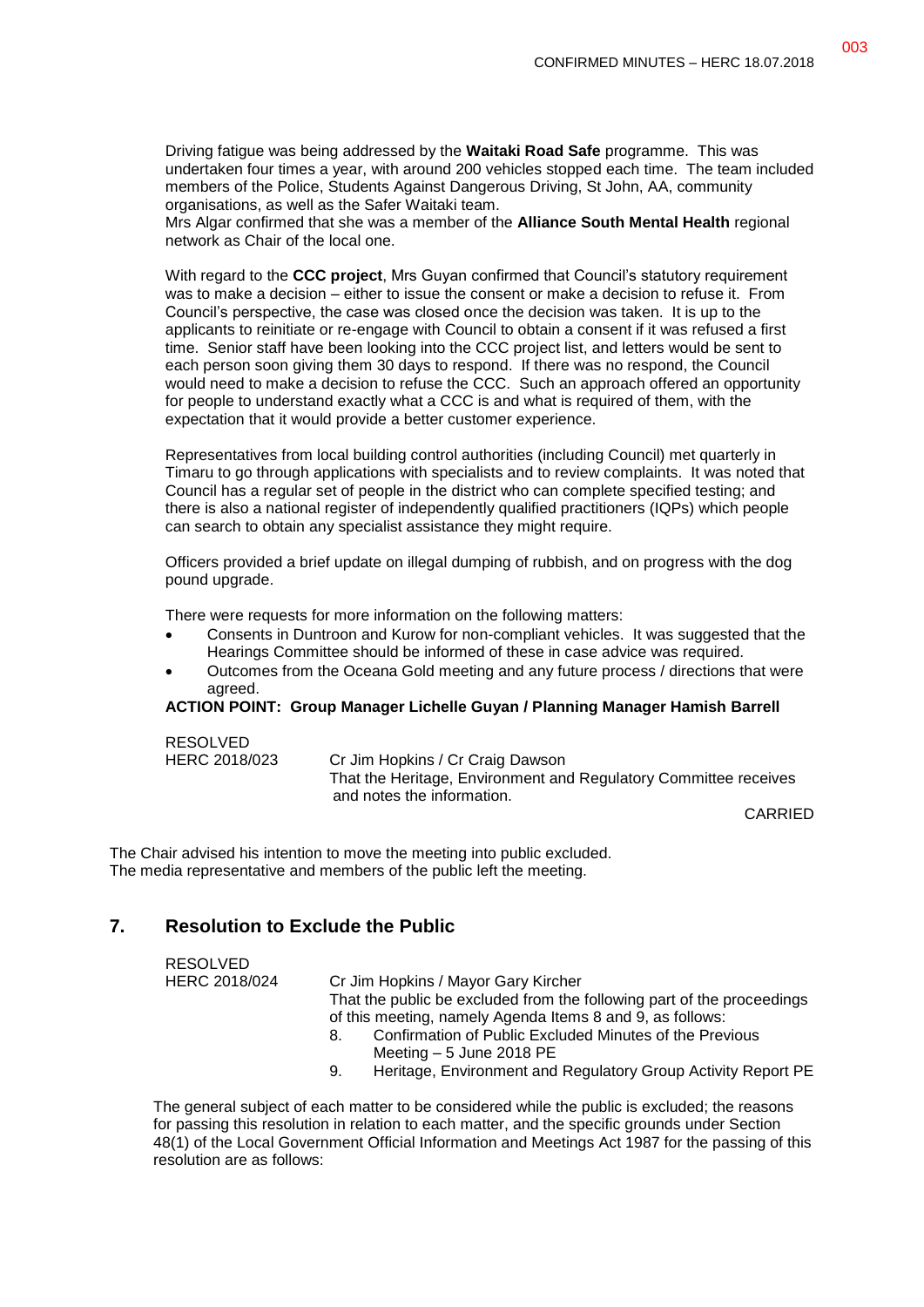| General subject of each matter<br>to be considered            | Reason for passing this resolution in relation to each<br>matter $-$ Section 48(1)                                     |
|---------------------------------------------------------------|------------------------------------------------------------------------------------------------------------------------|
|                                                               |                                                                                                                        |
| Public Excluded:<br>Confirmation of the Public Excluded<br>8. | To protect the privacy of natural persons.<br>Section $48(1)(a)$                                                       |
| Minutes of the Previous Meeting -<br>5 June 2018 PE           | (The disclosure of the information would cause<br>unnecessary personal embarrassment to the persons                    |
| Heritage, Environment and Regulatory<br>9.                    | concerned.)                                                                                                            |
| <b>Group Activity Report PE</b>                               | To enable the Council to carry out commercial<br>negotiations without prejudice or disadvantage.<br>Section $48(l)(a)$ |
|                                                               | (Premature disclosure of the information would<br>detrimentally affect the Council's position in the<br>negotiations.) |

These resolutions are made in reliance on Section 48(1) of the Local Government Official Information and Meetings Act 1987 and the particular interest or interests protected by Section 6 or Section 7 of the Act or Section 6 or Section 7 or Section 9 of the Official Information Act 1982, as the case may require, which would be prejudiced by holding of the whole or the relevant part of the proceedings of the meeting in public are as shown above (in brackets) with respect to each item.

CARRIED

**Refer to Public Excluded Minutes**

#### **Resolution to Return to Public Meeting**

RESOLVED

HERC 2018/028 Cr Jim Hopkins / Mayor Gary Kircher That the Heritage, Environment and Regulatory Committee resumes in open meeting and decisions made in the public excluded session are confirmed and made public as and when required and considered.

CARRIED

#### **10. Release of Public Excluded Information**

In accordance with Waitaki District Council Standing Orders 2016 to 2019, Clause 17.5, and pursuant to Resolutions HERC 2018/026 and HERC 2018/028 of this meeting, the Committee APPROVED the release of previously public excluded information as set out below because there was no need for its ongoing protection under section 48(1) of the Local Government Official Information and Meetings Act 1987.

#### **Agenda Item 8 – Confirmation of Public Excluded Minutes of the Previous Meeting – 5 June 2018 PE**

|               | circulated, as a true and correct record.                        |
|---------------|------------------------------------------------------------------|
|               | Public Excluded Minutes of the Committee held on 5 June 2018, as |
|               | That the Heritage, Environment and Regulatory Committee confirms |
| HERC 2018/025 | Cr Jim Hopkins / Cr Craig Dawson                                 |
|               |                                                                  |
| RESOLVED      |                                                                  |

CARRIED